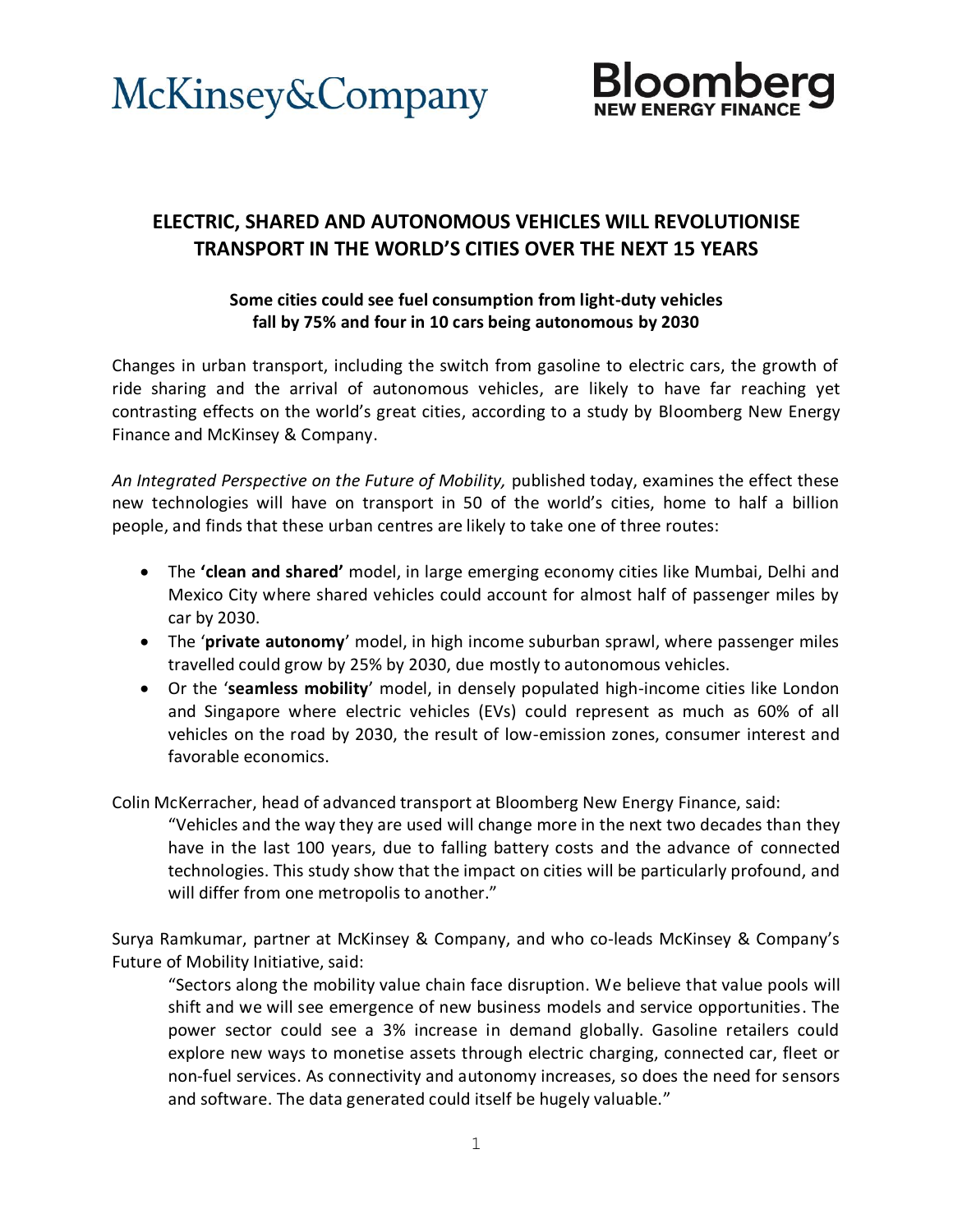Stefan Knupfer, senior partner, who leads McKinsey & Company's Sustainability and Resource Productivity practice, said:

"The coming decade will be a once-in-a-generation opportunity for automotive players. Market dynamics, business models, and customer requirements all have the potential to drastically change in those cities that will be on the leading edge of this transformation."

The societal gains in densely populated developed cities will be largest, amounting to \$7,400 per person cumulatively between now and 2030. Even in urban areas, where private car ownership continues to dominate, societal benefits will be \$2,800 per person, in the form of improved safety, reduced vehicle emissions and less congestion.

Autonomous driving, connectivity, car sharing, electric vehicles and the rise of renewables will all have strong mutually reinforcing effects. For instance, the advent of autonomous driving in the 2020s will boost the use of EVs in high-use services such as ride-hailing as lower operating costs offset higher up-front costs of these vehicles.

Another benefit will be cleaner air. The growth in EV battery demand looks likely to drive down costs and help integrate more renewable energy generation into the electricity mix through distributed energy storage, and this would cut emissions linked to EV charging.

The change in how people move around cities will challenge the automotive and energy industries and governments. Fuel consumption from light-duty vehicles could drop by as much as 75% by 2030 in some cities, leading governments to look for new ways to recover lost fuel taxes. In some cities, as many as four in 10 vehicles could be autonomous by 2030, accelerating the rise of 'mobility as a service'.

The BNEF-McKinsey & Company study follows Bloomberg New Energy Finance's own analysis in February this year of the cost dynamics for battery costs and electric vehicles. That pioneering work produced a forecast that EVs are on course to take 35% of new light-duty vehicle sales worldwide by 2040. Click [here](https://about.bnef.com/press-releases/electric-vehicles-to-be-35-of-global-new-car-sales-by-2040/) more details.

BNEF also looked at the potential effects of the EV revolution on the wider economy, including the auto supply chain, retail, the energy sector, construction and government, in a paper published in August – *[Electric Vehicles: It's not Just About the Car](https://about.bnef.com/blog/liebreich-mccrone-electric-vehicles-not-just-car/)*.

McKinsey & Company published a report in August 2015, Urban Mobility at a Tipping Point, presenting a framework for thinking through the evolution of urban mobility, to help cities to design and implement solutions that can keep cities moving cleanly and efficiently. Click [here](http://www.mckinsey.com/business-functions/sustainability-and-resource-productivity/our-insights/urban-mobility-at-a-tipping-point) for more details. In another report published in January 2016, it details how technology-driven trends will revolutionise the way how industry players respond to changing consumer behaviour, develop partnerships, and drive transformational change. Click [here](http://www.mckinsey.com/industries/high-tech/our-insights/disruptive-trends-that-will-transform-the-auto-industry) for more details.

- ENDS -